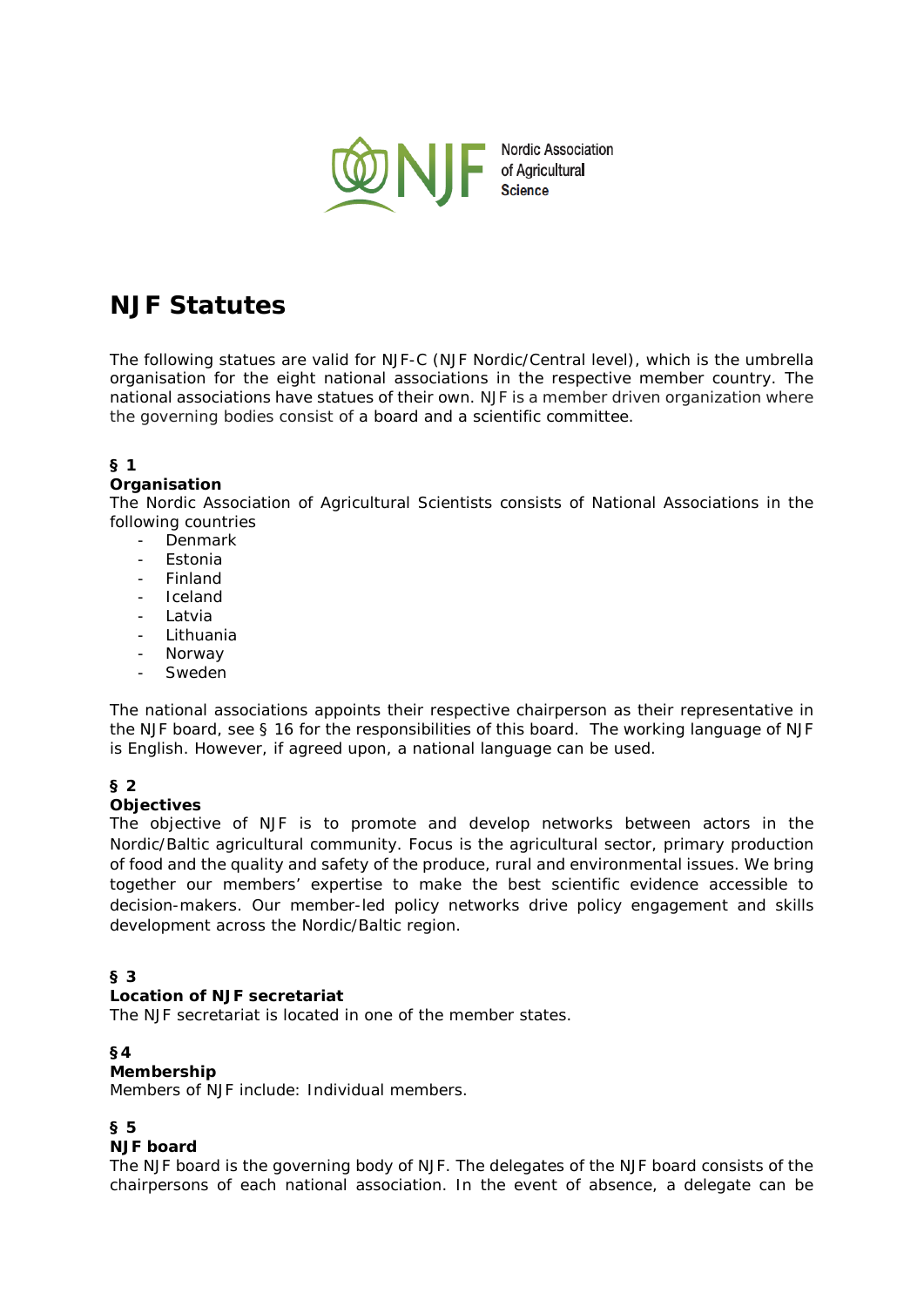replaced by another person appointed from the national board representing the same country. The NJF board meeting is convened by the secretary general at 30 days' notice. The agenda for the board meetings must be distributed to the delegates 14 days prior to the meeting. Minutes are taken at NJF board meetings and made available to NJF members electronically. The secretary general must participate in the NJF Board meeting, but has no voting rights. At the request of the NJF scientific committee or a delegate, external experts can take part without voting rights. The president, or vice-president, acts as chairperson of the NJF Board. The NJF board forms a quorum when at least 50% of the delegates are present. The NJF board makes decisions by majority vote. In the event of a tie, the president has the decision vote.

# **§ 6**

## **The NJF Board's responsibilities**

The agenda at meetings of the NJF Board must contain the following items:

- 1. Approval of the Annual Report on the activities of NJF.
- 2. Approval of the accounts and discharge from liability for the NJF Scientific Committee and Secretary General.
- 3. Adoption of long-term plans and budgets for NJF activities.
- 4. Adoption of an annual working programme and budget for NJF activities.
- 5. Decision on the membership fee to be paid by the national associations to NJF-C for each national member.
- 6. Preparation and decision on a theme and host country for the Congress held every four years.
- 7. When relevant, decision on the establishment/discontinuation of sections, the number of sections and revision of the mandates.
- 8. Establish working groups/committees, which are intended to work for a limited time period, for example arranging the congress. The NJF Board decides on the mandate and members of these groups.
- 9. Issue of publications and other information material as a means of furthering the objectives of NJF.
- 10. Appointment of honorary members.
- 11. Appointment of at least three members from different member states to a presidential election committee.
- 12. Election of a vice-President from among the members of the NJF Board or the Scientific Committee.
- 13. Issue of a mandate to the NJF Scientific Committee to make legally binding financial decisions on behalf of NJF.
- 14. Decision on employment of a secretary general and on the location of the secretariat.
- 15. Where the NJF Board deems it appropriate, delegation of issues and decisions to the NJF Scientific Committee.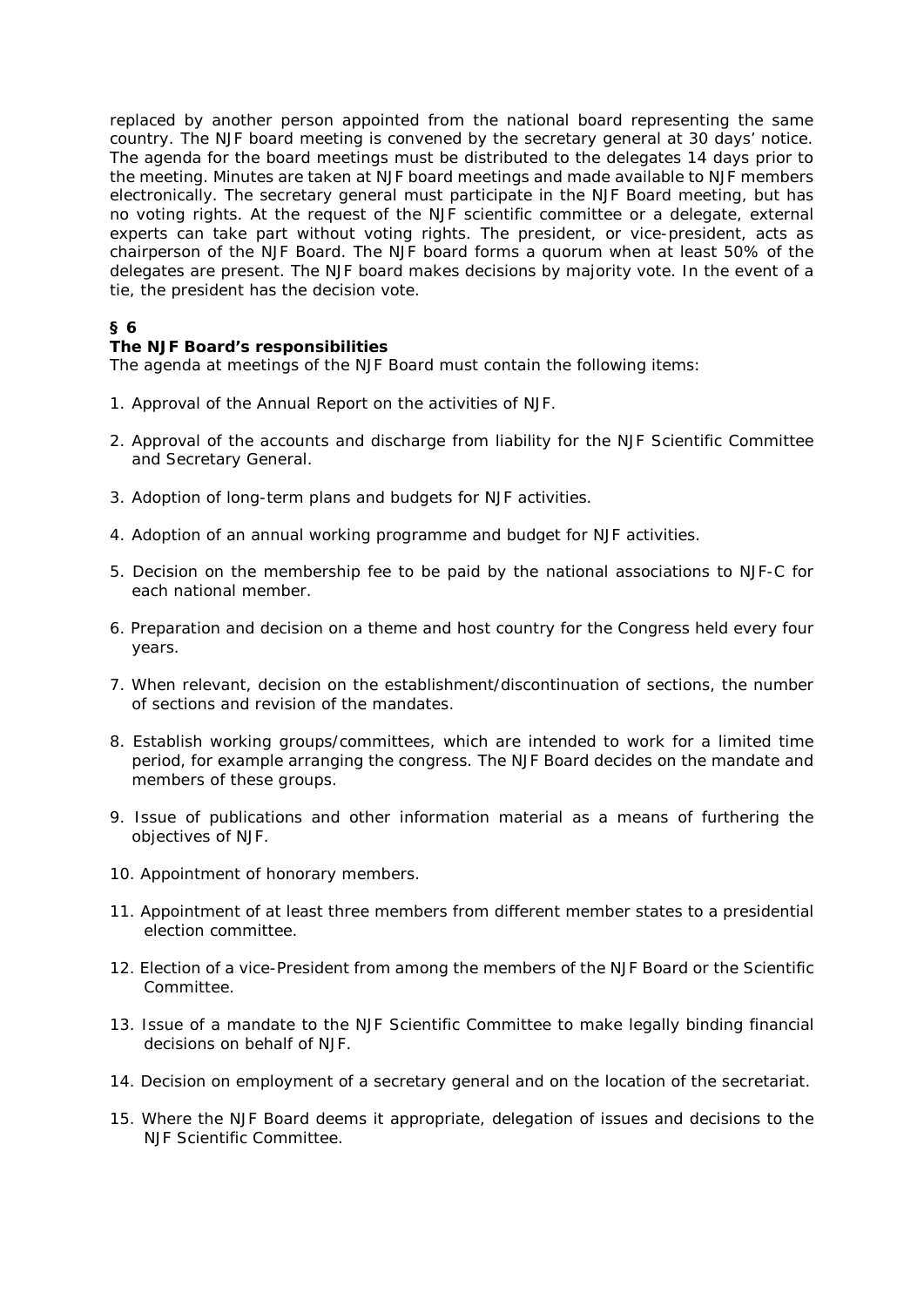- 16. Instruction of the secretary general on the management of NJF finances and supervision of the work of the secretariat.
- 17. Preparation for appointment of a secretary general.

# **§ 7**

## **Election period**

Only persons who are national members can hold positions in NJF. The president, the delegates and members of the section boards are elected for a four-year term, equivalent to the Congress period. The resigning NJF Board and section boards must carry out their functions until the new NJF Board and section boards have been constituted (cf. § 9 and 14). No individual can be appointed member of the same body for more than two successive election periods. No individual member of the NJF Board can be appointed for the same period as a member of the NJF Scientific Committee. In each organisational unit of NJF, the representation must be as broad as possible in terms of profession, gender and age of the members.

# **§ 8**

## **NJF Scientific Committee**

The NJF Scientific Committee consists of the chairpersons of the sections and the president, who acts as chairperson.

The NJF Scientific Committee has the following main functions:

- 1. Preparation of draft proposals for long-term and annual working plans and the budget, which are to be decided on by the NJF Board.
- 2. Preparation of other matters for the consideration by the NJF Board.
- 3. Consideration of proposals referred to the NJF Scientific Committee by members, Sections, National Associations or the NJF Board.
- 4. Ensuring that NJF's activities are in accordance with current and future development within the scope of NJF.
- 5. The NJF Scientific Committee can make legally binding financial decisions in accordance with the mandate of the NJF Board and can delegate such matters.
- 6. Appointment of members of external committees.
- 7. Management of the Congress arrangements in co-operation with the National Association in the host country, in accordance with mandate set by the NJF Board.

The NJF Scientific Committee forms a quorum when at least 50% of members are present. In addition to conventional physical meetings, meetings by phone, video conferencing and e-mail can be used. The NJF Scientific Committee makes decisions by majority vote. In the event of a tie, the President has the decision vote. The NJF Scientific Committee´s first meeting after the Congress must be called by the Secretary General. Minutes must be taken at the meetings. At a meeting of the NJF Scientific Committee, the Chairperson of a Section can be replaced by another section member. External individuals can participate in the meetings. The NJF Scientific Committee can appoint Working Groups for the preparation and handling of tasks and proposals which cannot naturally be referred to any of the Sections. The Secretary General must participate in meetings of the NJF Scientific Committee, but has no voting rights.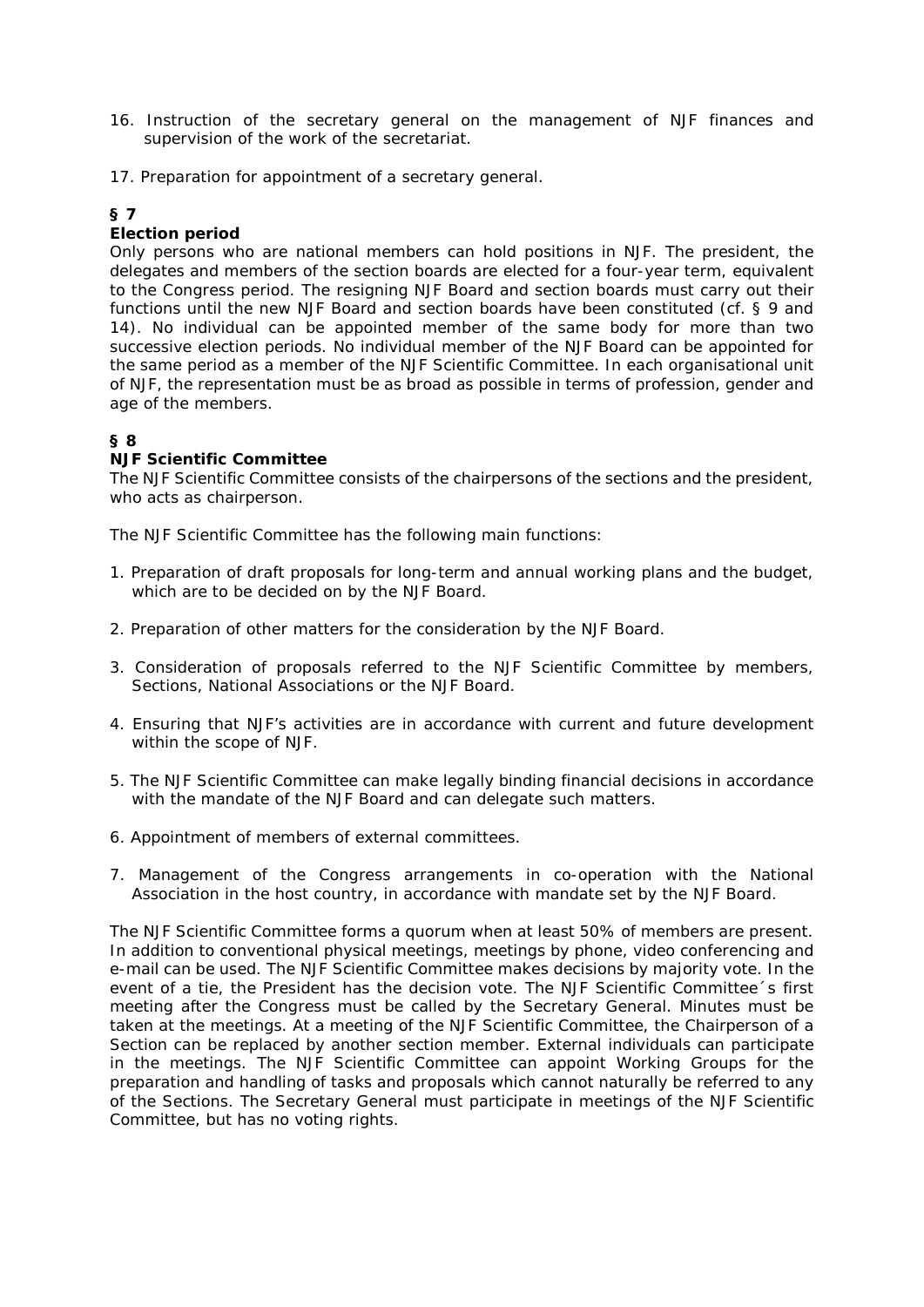#### **§ 9 President**

The President is the leader of NJF and represents NJF.

The NJF Board appoints an Election Committee, which nominates candidates for President based on suggestions by National Association Boards. The Election Committee, through the National Associations, must organise electronic voting for those members with e-mail addresses and ordinary postal voting for those without e-mail. All members of NJF have the right to vote. The members must be given at least 10 days' notice to vote. The candidate receiving the most votes is elected President. If two or more candidates receive the same number of votes, the election procedure is repeated with these candidates. Where there is only one candidate who receives less than 50% of the votes, the entire election procedure must be repeated. The President must be elected at least one month before the Congress. The president will be paid a fee fixed in the annual budget approved the board.

# **§ 10**

## **Sections and Plenary Sessions**

The Sections are the scientific bodies of NJF with responsibility for their respective areas. The Sections consist of the members of the National Associations who have signed up for a specified Section or Sections. The Section's highest authority is the Plenary Session, held in connection with the NJF Congress. The Chairperson of the Section Board calls the Plenary Session, together with the invitation to Congress. The Plenary Session is the last meeting of the outgoing Board. The Plenary Session forms a quorum with the members present. Minutes must be taken at the session and made available to the participants and other members within one month of the session.

The Plenary Session must deal with the following subjects:

- 1. Appointment of a chairperson and a secretary for the session.
- 2. The Section Board's report on the work carried out in the last four-year period.
- 3. Discussion of the Section's draft proposals for working plans (and budget), both annual and long term.
- 4. Introduction of the members of the Section Board for the coming four-year period.

## **§ 11**

## **The Section Board**

The Section Board is NJF's executive body in the working area of the Section. The Section Board has one member from each member state when relevant. The Section Board can appoint up to four additional board members with special knowledge of the Section's working area. Each national representative must be appointed by the annual meeting of the National Association prior to the Congress. The period can be prolonged once. The Section Board elects a chairperson and a vice-chairperson from among its members for a four-year period. The Section Board appoints a secretary either from among its members or outside the Section Board. The chairperson of the resigning Section Board calls the first meeting of the new Section Board, preferably in connection with the plenary session. The Section Board decides when and where meetings are held, including the joint meeting of all Section Boards. Meetings are called at 14 days' notice by the chairperson or the secretary. If the chairperson considers it necessary, or when two other members so require, extra meetings can be called. Minutes must be taken at Section Board meetings and made available to Section Board members and other members within one month. Decisions of the Section Board must be made by at least 50% of the Section Board members. In the event of a tie, the chairperson has the casting vote. The agenda for meetings and other necessary material must be distributed 8 days prior to the Section Board meeting. The Section Board decides on its own working procedures.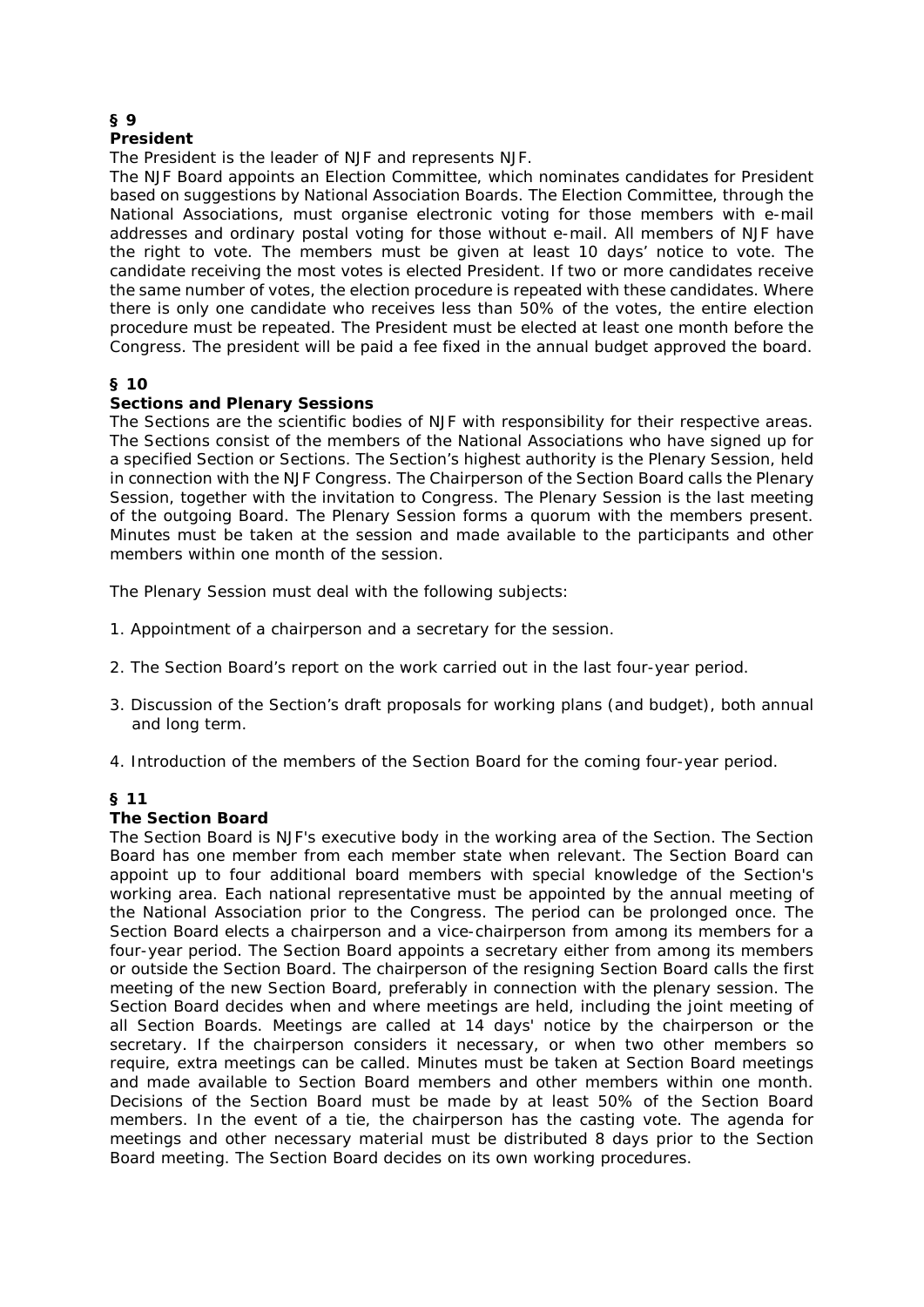# **§ 12**

## **The Section Board's tasks**

The Section Board has the following main tasks:

- 1. Preparation and proposal of annual and long-term working plans and budget to be discussed at the Annual Meeting, by the NJF Board and every four years at the Plenary Session.
- 2. Stipulation of working procedures for the Section.
- 3. When necessary, establishment of Working Groups.
- 4. Maintenance and development of contacts with similar research organisations.
- 5. Ensuring that the activities of the Section are in accordance with developments in the area.
- 6. Proposal of interdisciplinary activities and establishment of Working Groups accordingly.
- 7. Reporting annually to the NJF Board and to the NJF Scientific Committee on the Section's activities.

## **§ 13**

## **Working groups**

A Section Board can set up Working Groups, for instance in order to:

- Arrange conferences, scientific courses, etc.
- Establish and develop co-operation in special fields within the scope of the section

It is up to the section board to grant authority to a working group with a clear objective and a term of office which is appropriate for the task to be carried out. The Section Board must appoint a chairperson for the working group. Meetings of the Working Group must be documented in written minutes.

## **§14**

## **Secretary General and the Secretariat**

At the suggestion of the NJF Board, the NJF Board must appoint and employ a Secretary General for a designated period, with the possibility of prolongation of the appointment. The Secretary General must implement the decisions taken by the NJF Board and carry out the work of the Secretariat in accordance with NJF statutes. The NJF Secretariat assists the Secretary General in the work of managing the finances, issuing publications, and carrying out other tasks on behalf of the NJF Board and the President. On request, the National Associations must submit an up-to-date membership register to the Secretariat for mailing purposes. The NJF Board delegates to the Secretary General the function of legal signatory of the Association.

## **§ 15**

## **Finances and Accounts**

The NJF budget and accounts must follow the calendar year. One auditor appointed by the NJF Board must audit the accounts. The NJF administration system and accounting system must be used for all activities within NJF.